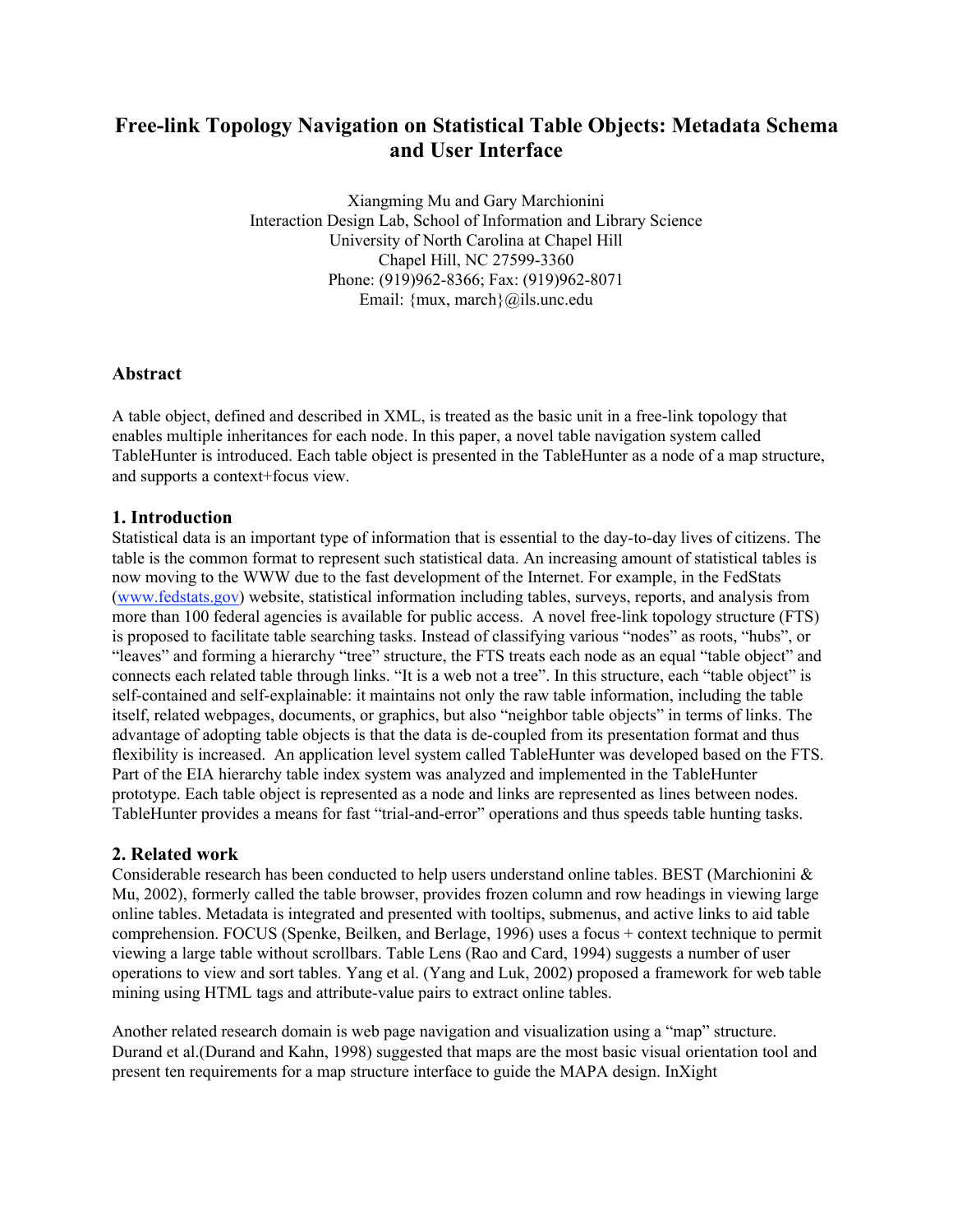(www.inxight.com) is a commercial tool that visualizes the web hierarchy in the form of a "tree" structure. Similar technology was presented in other research (Robert and Lecolinet, 1998; Lamping and Rao, 1996) and has been referred to as Focus + Context technology (Mukherjear. And Hara, 1997)

However, the visualized map structure for web nodes is completely built on a hierarchy tree structure, which limits its applications. Limited visualization research has been conducted on the more natural freelink topology. In the above approaches, the basic unit for the map structure is a web page. Tables can only "belong to" a web page and cannot be identified independently. In this paper, we separate tables from the web pages and treat tables as well as webpages as the basic unit of our free-link topology. Each of these basic units is defined as an object. A metadata schema is suggested to "wrap" the table object and to add "link" attributes.

#### **3. Table Object and XML Schema**

A table is defined as an object having the following attributes:

- \_ Table description attributes, such as title, author, date, size, format (PDF, HTML or text), number of rows, fields, and data types.
- \_ Table relational attributes: number of links, link URLs, and link Titles.
- \_ Table contextual attributes: web page URLs

A structured metadata schema is employed in this paper in terms of the XML schema definition. "*Structured metadata accompanying statistical tables from different NSI's can be compared and their level of harmonization assessed automatically*" (Petrakos, et al. 2001). The following is a sample schema.

```
<Program xmlns = http://www.ils.unc.edu/Table/ExampleSchema>
<DescriptionInfo>
       <Title>…</Title>
       <Author>…</Author>
       <Date format=TableDate>…</Date>
       <Size >…</Size>
       <Format value="PDF, HTML, TEXT">…</Format>
       <RowNumber format=TableNumber>…</RowNumber>
       <DataType value="TableString, TableNumber">…</DataType>
       <Field format="TableString" >…</Field>
       <Field format="TableString" >…</Field>
       …
</DiscriptionInfo>
<RelationInfo>
       <LinkNumber format="TableNumber">…</LinkNumber>
       <Link>
               <LinkURL format="LinkString"> … </LinkURL>
               <LinkTitle format="TableString">…</LinkTitle>
       </Link>
       …
</RelationInfo>
<ContextInfo>
       <PageNumber format="TableNumber">…</PageNumber>
       <Page>
               <PageURL format="LinkString"> … </PageURL>
               <PageType value="Http,Ftp,Email">..</PageType>
       </Page>
```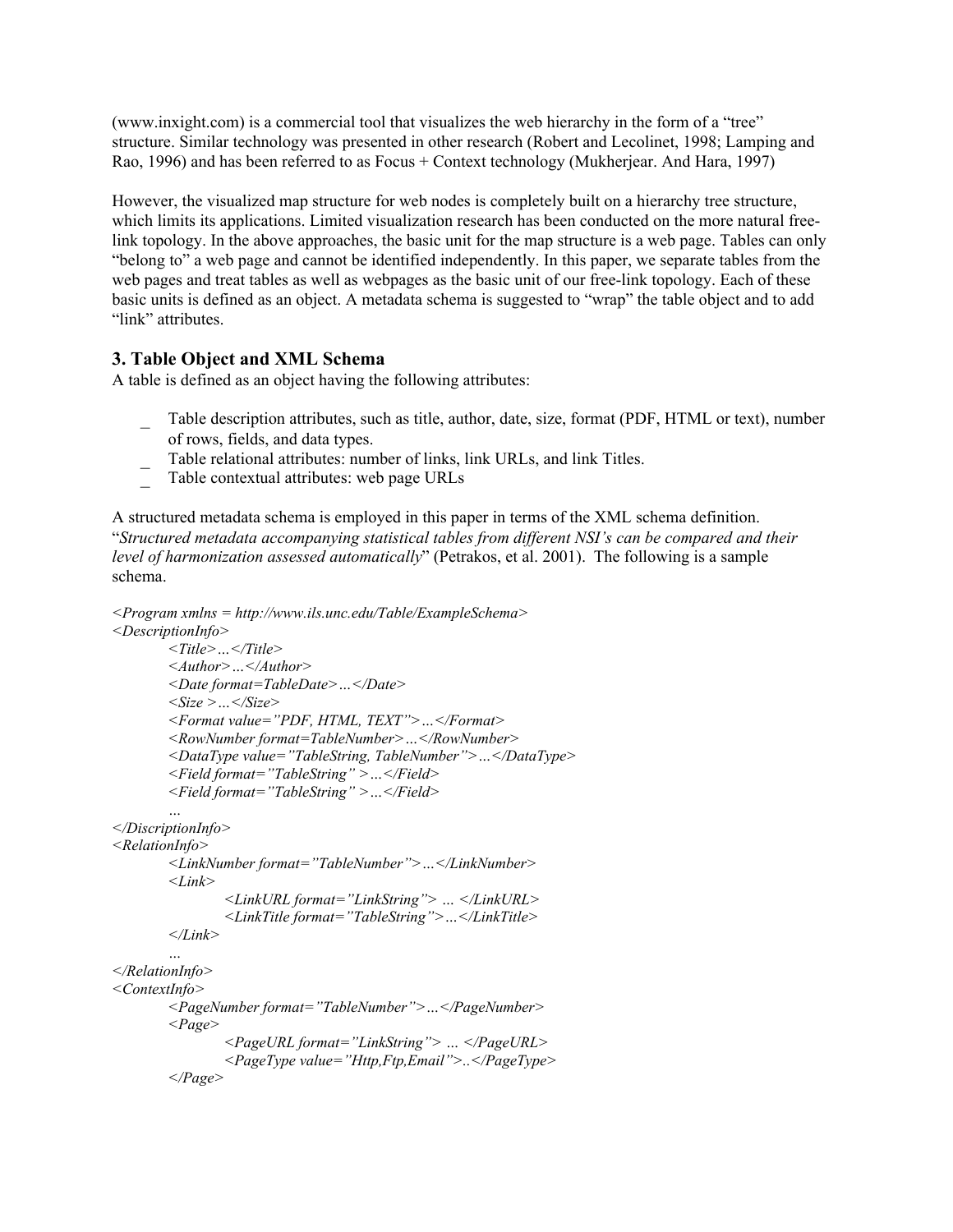*</ContextInfo> … </program>*

### **4. TableHunter: Interface and Functions**

The TableHunter is a map-based user interface that implements table objects as nodes. Each node links to neighbors defined in the XML data structure described above. To illustrate the user interface, data from Energy Information Administration (EIA) was employed as an example. Parts of the web pages and tables extracted from EIA were transformed into "table objects" in accordance with the XML schema defined in the previous section. These table objects were parsed by the TableHunter Java applet and then were presented as a map based on attributes like the table title and links. The starting user-interface is the EIA homepage, which is displayed as the center node in red (fig. 1a). A single click on any individual node in the map will drag that node to the center, change its color to red, and refresh the map to build new view (fig.1b). The corresponding webpage, if the current central node has the URL, will be displayed on user's web browser automatically.

On the top of the map is a URL information field that dynamically displays the URL of any node when users hover the mouse over that node. Beneath the map is a series of "map viewing" manipulation controls (fig. 2) that help users interact with the map. The "Turn" button enables users to adjust their viewpoint of the map by a specific degree in a counterclockwise direction. The default value for the turning degree is  $45^{\degree}$ ; however, users may select other degrees in the "angle" drop-list to get various granularities. "Zoom In" and "Zoom Out" buttons make the map larger or smaller and address the context+focus.



**Figure 1. User-interface of the TableHunter: Tables and Links in the EIA. The red node in the center represents the current table object. A single click on a node will bring that node into the center with red color. All the links related to the node are also updated and re-positioned in the map.**



**Figure 2: manipulation controls for TableHunter**